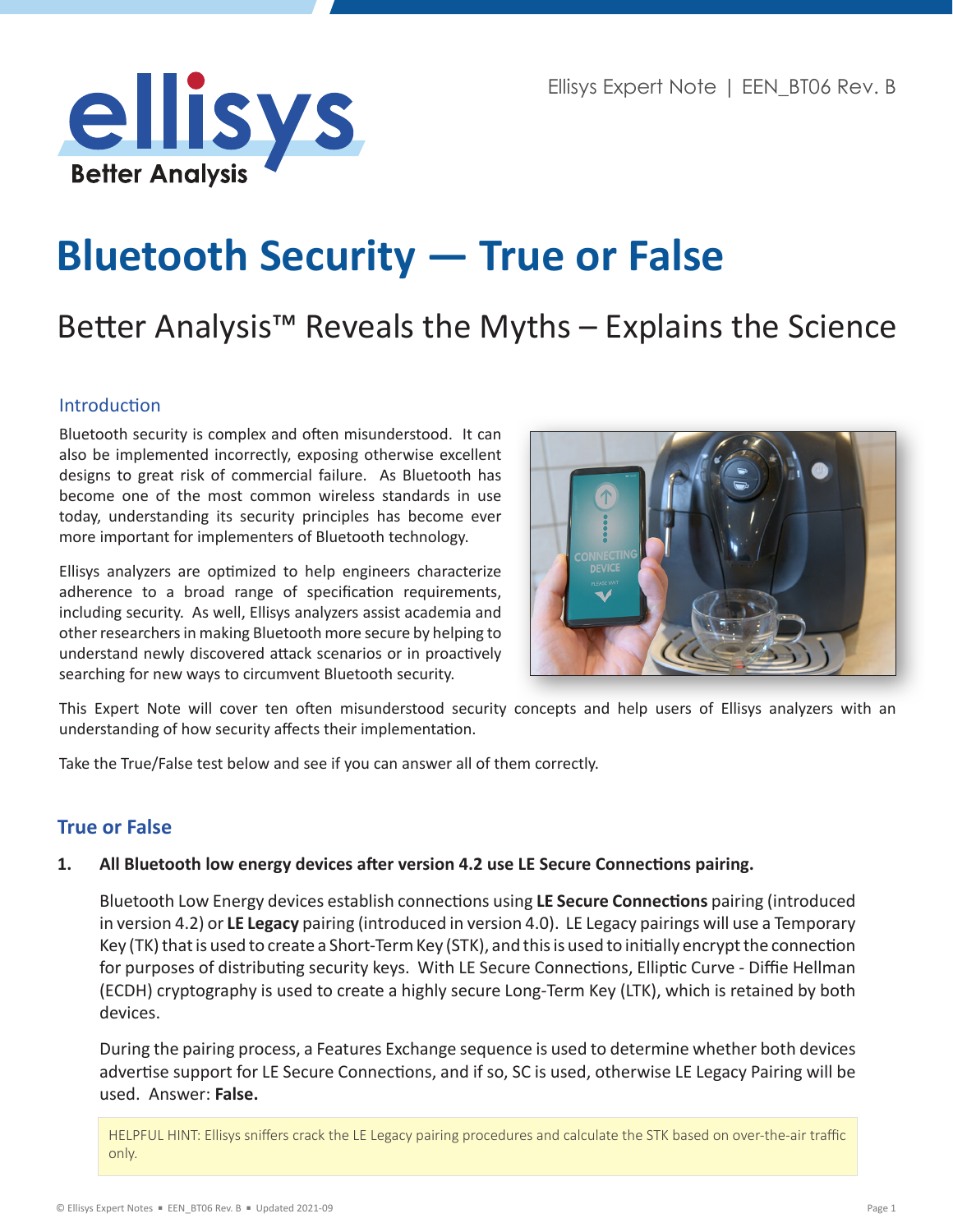

# **True or False**

#### **2. Backward compatibility is always available and always enforced in Bluetooth security.**

In "Secure Connections Only" mode, often called a "FIPS mode," Bluetooth devices actually prioritize security over backward compatibility with devices that do not support this mode. This mode is enforced by the host, which can reject connection attempts when Secure Connections is not enabled. This feature is available on Bluetooth LE and on BR/EDR (as an enhancement to Secure Simple Pairing). Answer: **False.**

# **True or False**

#### **3. Bluetooth devices are generally most vulnerable to an attack during pairing.**

Indeed, Bluetooth devices are most commonly attacked during the pairing process, when critical authentication and encryption processes take place. Successful attacks can also occur during an established connection, although this is more difficult and less common. Answer: **True.**

# **True or False**

#### **4. A dual-mode device may use a single pairing procedure to generate keys for both transports.**

A procedure called Cross-Transport Key Derivation (CTKD) allows a device (under certain circumstances) to pair once and share a derivation of its link key from one transport to the other (BR/EDR and Bluetooth LE). This is a convenience that prevents the user from having to manage two different pairing procedures.

HELPFUL HINT: The Ellisys Bluetooth Qualifier (EBQ) Test System actively verifies adherence to CTKD requirements, along with more than 1600 other tests.

A known key-overwrite vulnerability, called BLURTooth, uses the CTKD feature to access one transport (with lower security, like Just Works) to access services on the other transport (with higher security). An update to the Bluetooth specification adds measures to protect against this threat. Answer: **True.**

# **True or False**

#### **5. BR/EDR pin-code pairing is not secure.**

As with LE Legacy pairing, this BR/EDR legacy pairing method does not provide any real security. While it is not as commonly implemented as it was prior to the introduction of Secure Simple Pairing (SSP), it is still used in a variety of new development and in older devices. Answer: **True.**

HELPFUL HINT: Ellisys analyzers can automatically and passively determine a pin-code (typically 4 digits) and deduce the related link key within a few hundred milliseconds.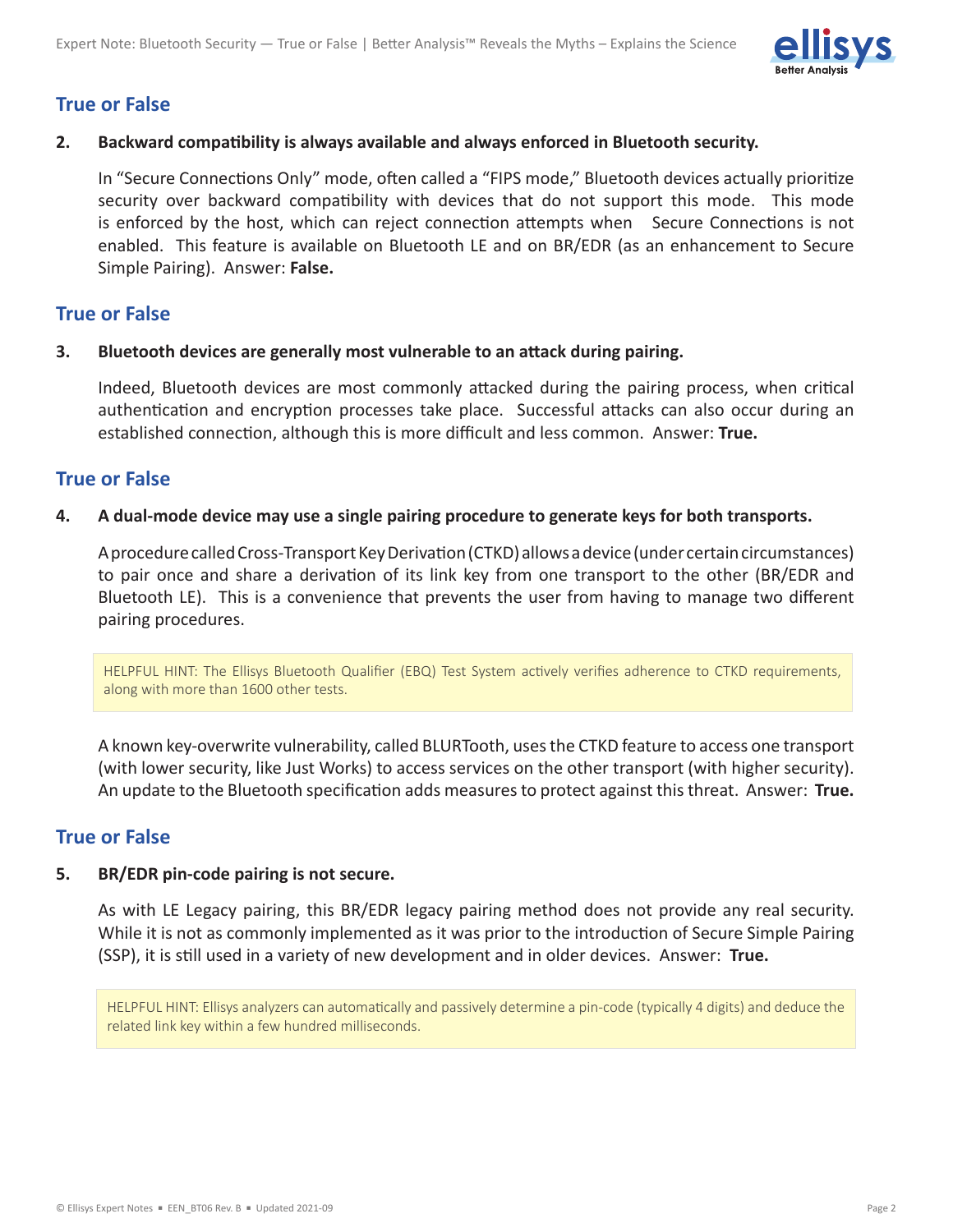

# **True or False**

#### **6. FHSS is a strong obstacle to Bluetooth attackers.**

Frequency Hopping Spread Spectrum (FHSS), while useful to reduce the negative effects on the Bluetooth communication channel from ISM band interferences, is not a huge impediment to wouldbe attackers. The hopping sequence can be learned quickly, using only moderately sophisticated hardware and software . Answer: **False.**

HELPFUL HINT: The wideband sniffer technology pioneered by Ellisys renders FHSS completely transparent.

# **True or False**

# **7. For LE Legacy pairings, only the Out-of-Band (OOB) association model protects against passive eavesdropping.**

Indeed, under LE Legacy pairings, both the Just Works and Passkey Entry association models are susceptible to passive eavesdropping, while the OOB method is inherently protective against this sort of attack. For LE Secure Connections, the addition of ECDH cryptography adds protection against passive eavesdropping. Answer: **True.**

# **True or False**

#### 8. It is not possible for an analyzer to decrypt traffic whenever SSP or LE Secure Connections is used.

Secure Simple Pairing (BR/EDR) and LE Secure Connections, use asymmetric public key cryptography to create a secure link key (ECDH). A private key, which is not distributed and is mathematically related to the public key, is also created on each device as part of the Public/Private key "pair." Obtaining the link key can be a challenge – it is not available unencrypted over the air, and cannot be deduced solely by capturing pairing traffic with a sniffer.

If the link key is exchanged over a host-controller interface (HCI) connection being monitored (captured) by the analyzer (e.g., UART, SPI, USB), the Ellisys software will automatically retain and apply the key to the appropriate device pair, all without any user intervention. SSP debug keys are also detected automatically and applied without user intervention as well . If available, the SSP Private Keys can be entered and stored locally for added ease of use. Answer: **False.**

# **True or False**

#### **9. In a Broadcast Isochronous Group (BIG), encryption is optional.**

A BIG uses Security Mode 3, Levels 1, 2, or 3. In Level 2 (unauthenticated) and 3 (authenticated), the Broadcast Code is used to create keys necessary for encryption and decryption. These keys include a Group Long-Term Key (GLTK), Group Session Key (GSK), Group Session Key Diversifier (GSKD). There is no authentication or encryption in level 1. Answer: **True.**